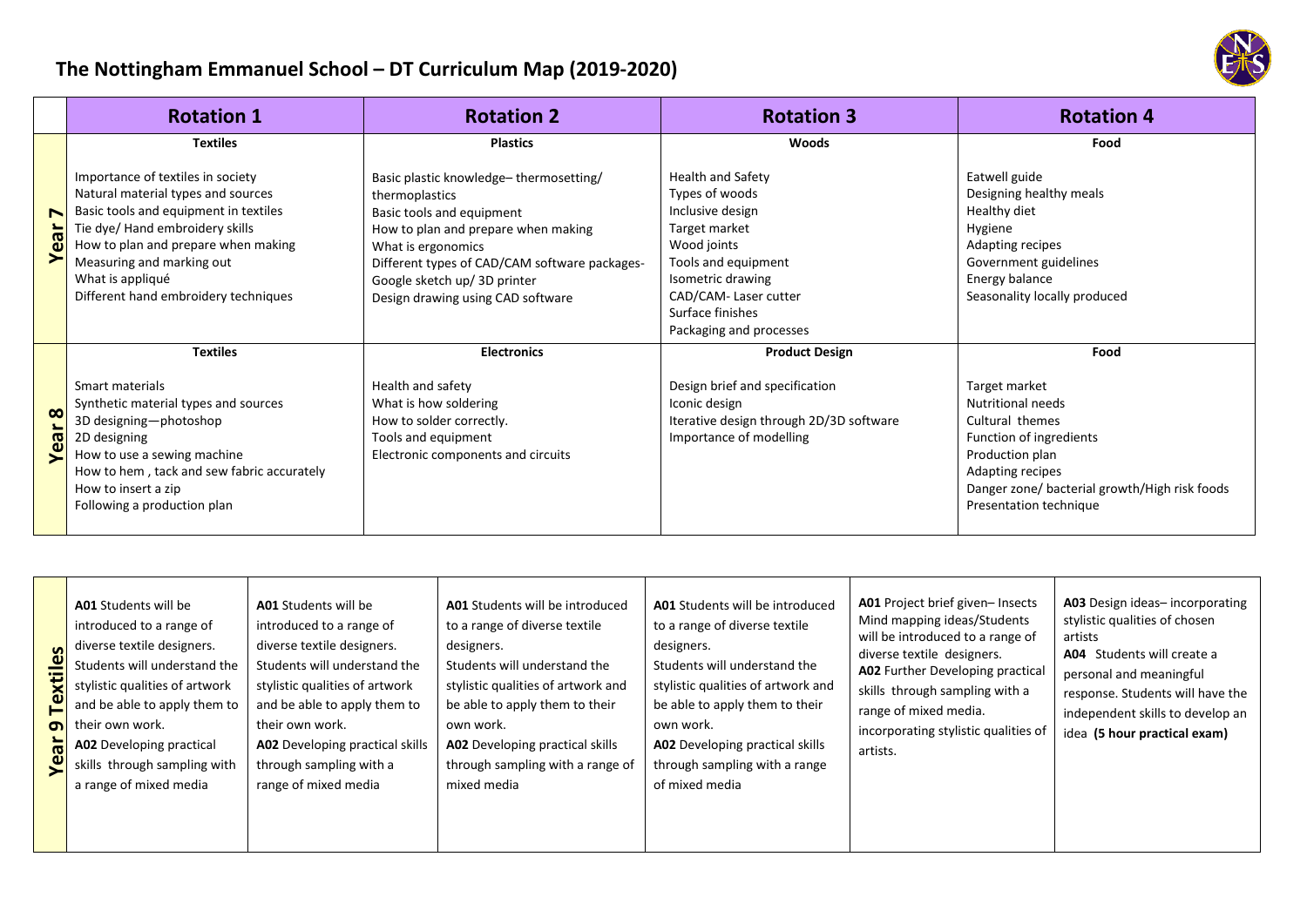|                                                  | <b>Accommodation project</b>                                                                                                                                                                                                                         | <b>Christmas Party Project</b>                                                                                                                                                                                                                                                                                       | <b>Public House Project</b>                                                                                                                                                                                                                                                                                                          | <b>Afternoon Tea Project</b>                                                                                                                                                                                                                                                                                        | <b>Afternoon Tea Project</b>                                                                                                                                                                                                                                                                                                                                                 | Afternoon Tea 2 Project                                                                                                                                                                                                                                                                                             |
|--------------------------------------------------|------------------------------------------------------------------------------------------------------------------------------------------------------------------------------------------------------------------------------------------------------|----------------------------------------------------------------------------------------------------------------------------------------------------------------------------------------------------------------------------------------------------------------------------------------------------------------------|--------------------------------------------------------------------------------------------------------------------------------------------------------------------------------------------------------------------------------------------------------------------------------------------------------------------------------------|---------------------------------------------------------------------------------------------------------------------------------------------------------------------------------------------------------------------------------------------------------------------------------------------------------------------|------------------------------------------------------------------------------------------------------------------------------------------------------------------------------------------------------------------------------------------------------------------------------------------------------------------------------------------------------------------------------|---------------------------------------------------------------------------------------------------------------------------------------------------------------------------------------------------------------------------------------------------------------------------------------------------------------------|
| <b>Year 9 Food</b>                               | Structure of Hospitality and<br>Catering industry<br>Job requirements<br>working conditions<br>Economy<br>Operation of front of house<br>weighing, measuring,<br>shaping, whisking, rubbing-<br>in,<br><b>Presentation techniques</b><br>Food safety | Customer needs and<br>requirements<br>Health and Safety legislation<br>Hazards, risks and control<br>measures<br>Weighing, measuring,<br>shaping, whisking, rubbing-in,<br>Presentation techniques<br>Food safety                                                                                                    | Structure of public house sector<br>Different menus<br>working conditions<br>Dress code<br>Personal safety responsibilities<br>Health and Safety legislation<br>Nutritional needs of children<br>techniques in preparation and<br>cooking of food<br>Food safety                                                                     | Propose a hospitality and<br>catering provision<br>Understanding the environment<br>in which hospitality and catering<br>providers operate<br>How hospitality and catering<br>providers can have success<br>Menu planning<br>Cook complex dishes<br>techniques in preparation and<br>cooking of food<br>Food safety | Propose a hospitality and<br>catering provision<br>Understanding the environment<br>in which hospitality and catering<br>providers operate<br>How hospitality and catering<br>providers can have success<br>Menu planning<br>Cook complex dishes<br>techniques in preparation and<br>cooking of food<br>Food safety                                                          | Propose a hospitality and<br>catering provision<br>Understanding the environment<br>in which hospitality and catering<br>providers operate<br>How hospitality and catering<br>providers can have success<br>Menu planning<br>Cook complex dishes<br>techniques in preparation and<br>cooking of food<br>Food safety |
| <b>Product Design</b><br>$\sigma$<br><b>YEAR</b> | <b>Designing and Making</b><br>principles<br>Developing drawing skills<br>One and two point<br>perspective<br>Shading rendering, crating<br>Complex wood joints<br>comb/finger joints/half lap<br>joints                                             | Core knowledge:<br>Materials and their working<br>properties:<br>Introduction to material<br>properties<br>Know the primary sources of<br>materials for producing<br>papers and boards<br>Timbers, metals, polymers,<br>textiles.<br><b>Skills Project:</b><br>Box project: selection of<br>materials and components | Specialist technical principles<br>Timber based materials<br>Selection of materials or<br>components<br>Forces and stresses<br>Ecological and social footprints<br>Sources and origins,<br><b>Skills Project:</b><br>Pewter project: specialist tools<br>and equipment<br>Design skills:<br>communication of design ideas<br>(2D/3D) | <b>Skills Project:</b><br>Pewter project: specialist tools<br>and equipment<br>Pewter project: specialist<br>techniques and processes<br>Pewter casting project/ Mini<br>NEA: design strategies/iterative<br>design                                                                                                 | Core knowledge:<br>Using and working with<br>materials<br>Stock forms, types and sizes<br>Scales of production<br>Specialist techniques and<br>processes<br>Surface treatments and finishes.<br><b>Skills Project:</b><br>Mini NEA: investigation, primary<br>and secondary data-Ettore<br>Sotsass slot together chair<br>Application of Maths and<br>Science in D&T context | Specialist technical principles<br>Mini NEA: investigation,<br>Primary and secondary data<br>Ettore Sotsass slot together chair<br>Mini NEA: prototype<br>development<br>Application of Maths and<br>Science in D&T context                                                                                         |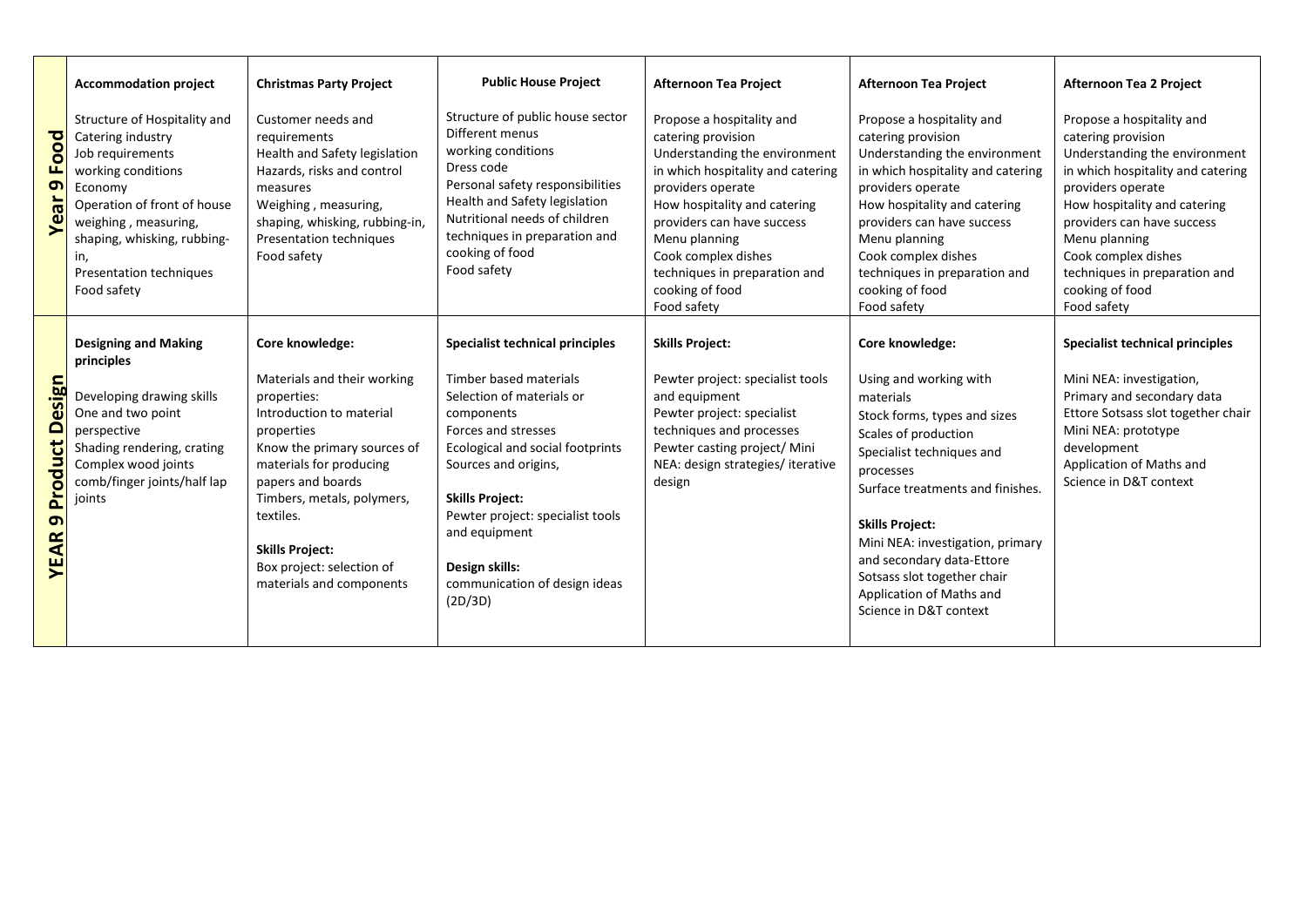| <b>Year 9 Construction</b>                       | Unit 1 Know Health and<br>Safety legal requirements<br>for working in the<br>construction industry:<br>Summaries the<br>responsibilities of Health<br>and Safety Legislation<br>Identify Safety signs used by<br>the construction industry<br>Identify safety signs used in<br>the construction industries<br>Identify fire extinguishers<br>used in different situations<br>Describe the role of the HSE<br>Identify hazards to Health<br>and Safety in different<br>situations | Unit 1 Know Health and<br>Safety legal requirements for<br>working in the construction<br>industry:<br>Describing the potential<br>effects of hazards in different<br>situations<br>Explain the risks of harm in<br>two different situations<br>Explain existing Health and<br>Safety control measures in<br>different situations<br>Recommend Health and<br>Safety control measures in<br>different situations<br>Identify how risks to security<br>in construction are minimised<br>in different situations<br>Describe measures used in<br>construction to minimise the<br>risk to security | <b>Unit 2 Practical Construction</b><br>Skills development Tiling /<br><b>Bricklaying:</b><br>Read diagrams and symbols<br>Plan for construction tasks<br>Identify and calculate resources<br>Set success criteria<br>Prepare for construction tasks<br>Apply techniques to complete<br>construction tasks<br>Apply Health and Safety<br>techniques to complete<br>construction tasks<br>Evaluate construction tasks<br>Unit 1 Health and Safety and<br><b>Security in Construction</b><br>Revision | <b>Unit 2 Practical Construction</b><br><b>Skills development Wiring:</b><br>Read diagrams and symbols<br>Plan for construction tasks<br>Identify and calculate resources<br>Set success criteria<br>Prepare for construction tasks<br>Apply techniques to complete<br>construction tasks<br>Apply Health and Safety<br>techniques to complete<br>construction tasks<br>Evaluate construction tasks<br>Unit 1 Health and Safety and<br><b>Security in Construction</b><br><b>Revision:</b> | <b>Unit 2 Practical Construction</b><br><b>Skills development Roofing:</b><br>Read diagrams and symbols<br>Plan for construction tasks<br>Identify and calculate resources<br>Set success criteria<br>Prepare for construction tasks<br>Apply techniques to complete<br>construction tasks<br>Apply Health and Safety<br>techniques to complete<br>construction tasks<br>Evaluate construction tasks<br>Unit 1 Health and Safety and<br><b>Security in Construction</b><br><b>Revision:</b><br>End of Unit 1 Exam June 5th | <b>Unit 2 Practical Construction</b><br><b>Skills development Painting:</b><br>Read diagrams and symbols<br>Plan for construction tasks<br>Identify and calculate resources<br>Set success criteria<br>Prepare for construction tasks<br>Apply techniques to complete<br>construction tasks<br>Apply Health and Safety<br>techniques to complete<br>construction tasks<br>Evaluate construction tasks |
|--------------------------------------------------|----------------------------------------------------------------------------------------------------------------------------------------------------------------------------------------------------------------------------------------------------------------------------------------------------------------------------------------------------------------------------------------------------------------------------------------------------------------------------------|------------------------------------------------------------------------------------------------------------------------------------------------------------------------------------------------------------------------------------------------------------------------------------------------------------------------------------------------------------------------------------------------------------------------------------------------------------------------------------------------------------------------------------------------------------------------------------------------|-----------------------------------------------------------------------------------------------------------------------------------------------------------------------------------------------------------------------------------------------------------------------------------------------------------------------------------------------------------------------------------------------------------------------------------------------------------------------------------------------------|--------------------------------------------------------------------------------------------------------------------------------------------------------------------------------------------------------------------------------------------------------------------------------------------------------------------------------------------------------------------------------------------------------------------------------------------------------------------------------------------|----------------------------------------------------------------------------------------------------------------------------------------------------------------------------------------------------------------------------------------------------------------------------------------------------------------------------------------------------------------------------------------------------------------------------------------------------------------------------------------------------------------------------|-------------------------------------------------------------------------------------------------------------------------------------------------------------------------------------------------------------------------------------------------------------------------------------------------------------------------------------------------------------------------------------------------------|
| <b>Textiles</b><br>$\overline{a}$<br><b>YEAR</b> | A01/A02 Students will<br>explore the ideas of<br>'Structures'.                                                                                                                                                                                                                                                                                                                                                                                                                   | A01/A02 Students will<br>explore the ideas of<br>'Structures'.                                                                                                                                                                                                                                                                                                                                                                                                                                                                                                                                 | A03 Students will create design<br>ideas by combining the work of<br>their chosen artists from their<br>previous work.<br><b>A04</b> Students will work in small<br>teams to create a personal and<br>meaningful response. Students<br>will have the independent skills<br>to develop an idea                                                                                                                                                                                                       | <b>Component 1 Personal project</b><br>60% of GCSE<br>A01 Students will choose a<br>starting point and respond to it<br>through mind mapping ideas and<br>creating mood boards. They will<br>research artists showing how the<br>work of others linked to their<br>ideas and theme.<br>Students will gather visual<br>imagery to further develop their<br>ideas.                                                                                                                           | A02/A03 Students will explore<br>their theme through line<br>drawing/mark making and other<br>various media.<br>A02/A01 Students will further<br>develop their ideas through<br>researching in depth an artist<br>that links their theme.<br>Students will create samples<br>inspired by their chosen artists<br>to understand their style and<br>develop further their handling of<br>media.<br>Students will evaluate and<br>improve as work progresses.<br>(5 hour mock exam)                                           | A02/A01 Students will further<br>develop their ideas through<br>researching in depth a second<br>and third artist that links their<br>theme.<br>Students will create samples<br>inspired by their chosen artists<br>to understand their style and<br>develop further their handling of<br>media.<br>Students will evaluate and<br>improve as work progresses.                                         |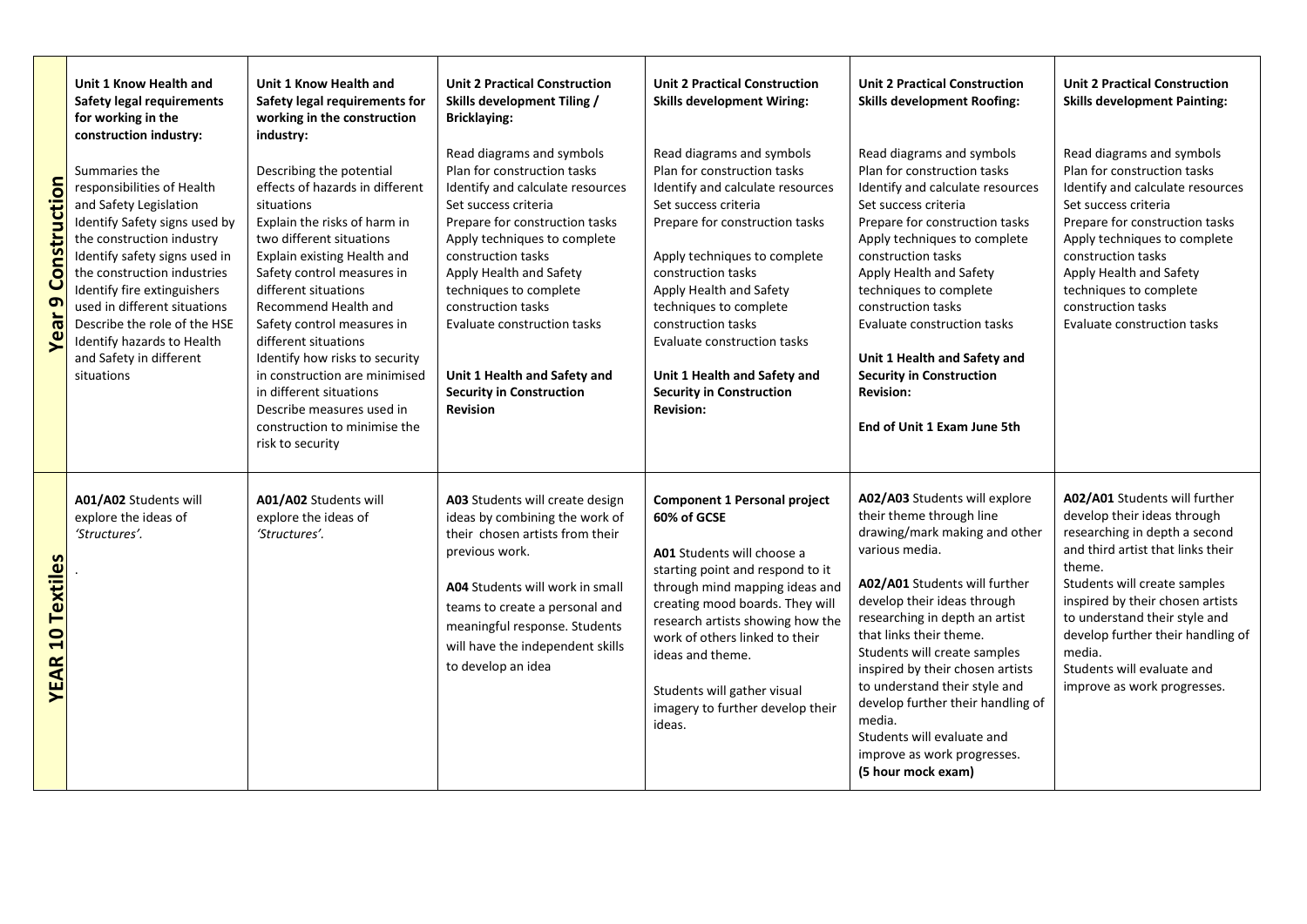|                                                        | <b>Center Parcs project</b>                                                                                                                                                                                                                                                                                                                                     | <b>Center Parcs project</b>                                                                                                                                                                                                                                                                                                                                  | <b>Mock NEA</b>                                                                                                                                                                                                                                                                                                                                     | <b>Mock NEA</b>                                                                                                                                                                                                                                                                                                                                                                                                                                                                                          | <b>Mock NEA</b>                                                                                                                                                                                   | <b>Mock NEA</b>                                                                                                                                                    |
|--------------------------------------------------------|-----------------------------------------------------------------------------------------------------------------------------------------------------------------------------------------------------------------------------------------------------------------------------------------------------------------------------------------------------------------|--------------------------------------------------------------------------------------------------------------------------------------------------------------------------------------------------------------------------------------------------------------------------------------------------------------------------------------------------------------|-----------------------------------------------------------------------------------------------------------------------------------------------------------------------------------------------------------------------------------------------------------------------------------------------------------------------------------------------------|----------------------------------------------------------------------------------------------------------------------------------------------------------------------------------------------------------------------------------------------------------------------------------------------------------------------------------------------------------------------------------------------------------------------------------------------------------------------------------------------------------|---------------------------------------------------------------------------------------------------------------------------------------------------------------------------------------------------|--------------------------------------------------------------------------------------------------------------------------------------------------------------------|
| 10 Food<br><b>YEAR</b>                                 | Working conditions<br><b>Explain factors affecting</b><br>success of hospitality and<br>catering businesses:<br>economy, technology<br>environment, lifestyle,<br>media, political<br>Meet customer<br>requirements: leisure,<br>business, local residents<br>Health and safety legislation<br>Environmental health officer                                     | Working conditions<br><b>Explain factors affecting</b><br>success of hospitality and<br>catering businesses:<br>economy, technology<br>environment, lifestyle, media,<br>political<br>Meet customer requirements:<br>leisure, business, local<br>residents<br>Health and safety legislation<br>Environmental health officer                                  | Completing a mock piece of NEA<br>with a brief to meet the<br>assessment criteria<br>Focus on high skills and<br>presentation in cooking for the<br>practical exam                                                                                                                                                                                  | Completing a mock piece of NEA<br>with a brief to meet the<br>assessment criteria<br>Focus on high skills and<br>presentation in cooking for the<br>practical exam                                                                                                                                                                                                                                                                                                                                       | Completing a mock piece of NEA<br>with a brief to meet the<br>assessment criteria<br>Focus on high skills and<br>presentation in cooking for the<br>practical exam                                | Completing a mock piece of NEA<br>with a brief to meet the<br>assessment criteria<br>Focus on high skills and<br>presentation in cooking for the<br>practical exam |
|                                                        | Tiling course work practical<br>assessment and write up                                                                                                                                                                                                                                                                                                         | <b>Bricklaying coursework</b><br>practical assessment and<br>write up                                                                                                                                                                                                                                                                                        | Wiring/painting and roofing<br>coursework practical<br>assessment and write up                                                                                                                                                                                                                                                                      | Unit 3 : Developing knowledge<br>of job roles involved in realising<br>construction and built<br>environment projects:                                                                                                                                                                                                                                                                                                                                                                                   | Unit 3                                                                                                                                                                                            |                                                                                                                                                                    |
| Construction<br>$\overline{\mathbf{C}}$<br><b>YEAR</b> | Reading diagrams and<br>symbols<br>Planning for construction<br>tasks<br>Identifying and calculating<br>resources<br>Setting success criteria<br>Preparing for construction<br>tasks<br>Applying techniques to<br>complete construction tasks<br>Applying Health and Safety<br>techniques to complete<br>construction tasks<br>Evaluation construction<br>tasks | Reading diagrams and<br>symbols<br>Planning for construction<br>tasks<br>Identifying and calculating<br>resources<br>Setting success criteria<br>Preparing for construction<br>tasks<br>Applying techniques to<br>complete construction tasks<br>Applying Health and Safety<br>techniques to complete<br>construction tasks<br>Evaluation construction tasks | Reading diagrams and symbols<br>Planning for construction tasks<br>Identifying and calculating<br>resources<br>Setting success criteria<br>Preparing for construction tasks<br>Applying techniques to complete<br>construction tasks<br>Applying Health and Safety<br>techniques to complete<br>construction tasks<br>Evaluation construction tasks | Describing activities of those<br>involved in construction projects<br>Describe responsibilities of those<br>involved in construction projects<br>Describe outputs of those<br>involved in realising construction<br>projects<br>Describe processes used in built<br>environment development<br>projects<br>Calculate resources to meet<br>requirements for built<br>environment development<br>projects<br>Assess potential effect of factors<br>on project success<br>Interpret sources of information | Sequence processes to be<br>followed<br>Aportion time to processes<br>Use project planning tools<br>Set project tolerances<br><b>Exam preparation and revision</b><br>End of Unit 3 Exam 5th June |                                                                                                                                                                    |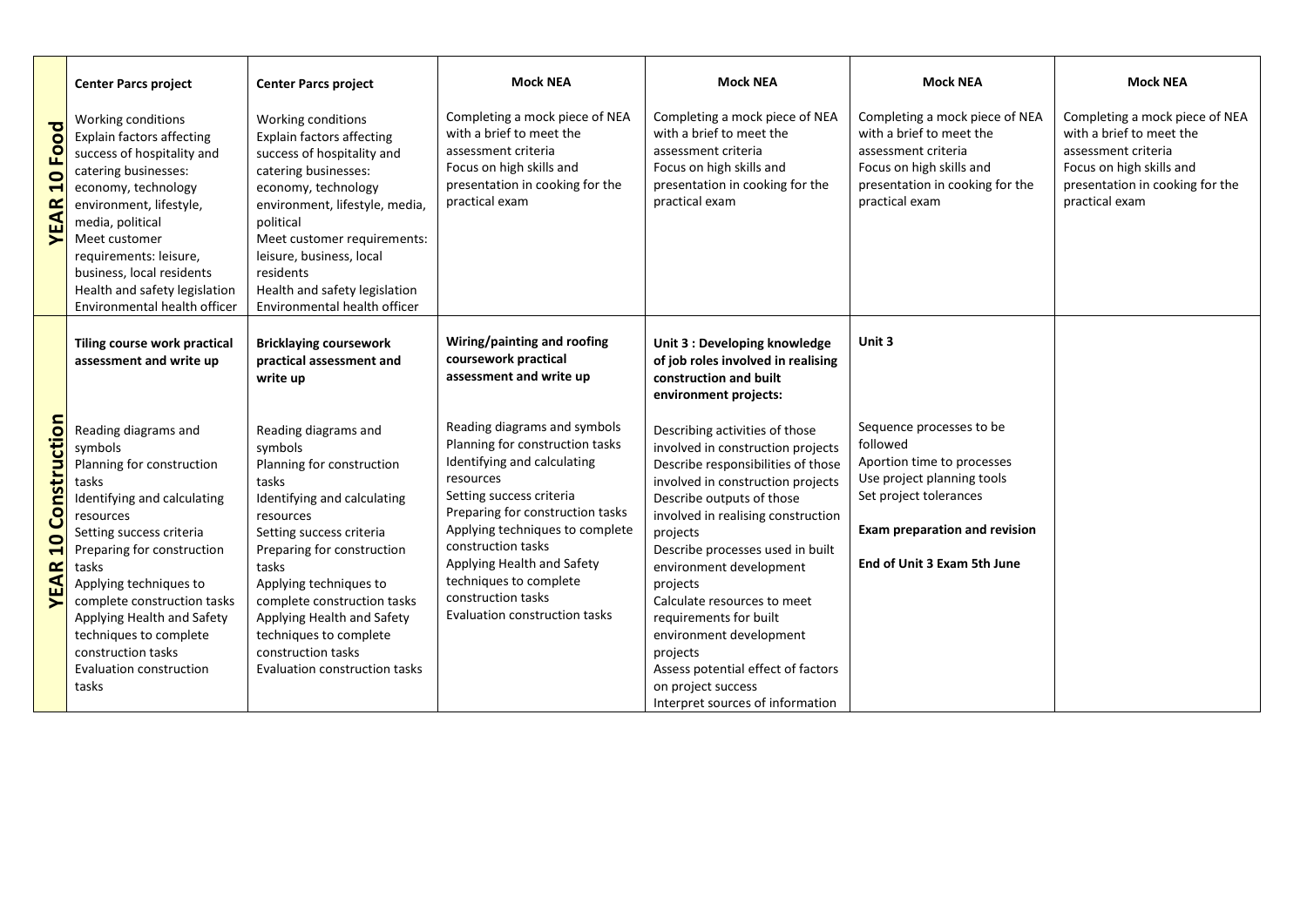| <b>10 Product Design</b><br>Year  | <b>Designing and Making</b><br><b>Principles:</b><br>Investigating, Primary and<br>Secondary Data<br>Environmental, social and<br>economical challenge<br>The work of others<br>Design strategies<br>Prototype development<br><b>Skills Project:</b><br>Ettore Sotsass Slot together<br>chair project                                                                                                                                                        | <b>Designing and Making</b><br><b>Principles:</b><br>Selection of materials and<br>components<br>Tolerances<br>Material management<br>Specialist tools and<br>equipment<br>Specialist techniques and<br>processes<br><b>Skills Project:</b><br><b>Ettore Sotsass Slot together</b><br>chair project           | <b>Specialist Technical Principles:</b><br>Selection of materials or<br>components<br>Forces and stresses<br>Ecological and social footprint<br>Sources and origins<br>Using and working with materials<br><b>Skills Project:</b><br><b>Lighting Project</b>                                                                                                                                                                                                                                                                               | <b>Specialist Technical Principles:</b><br>Stock forms<br>Types and sizes<br>Scales of production<br>Specialist Techniques and<br>Processes.<br>Surface treatments and finishes.<br><b>Skills Project:</b><br><b>Lighting Project</b>                                                                                                                        | <b>Specialist Technical Principles:</b><br><b>Tools, Equipment and Processes</b><br>How Materials are Cut shaped<br>and formed<br><b>Commercial Processes</b><br>The application and use of<br>quality control<br>Specialist unit Papers and boards<br>Specialist unit Timbers                                                                                                                                                | <b>NEA: Introduction to the</b><br>context<br>Identify, investigate outline<br>design possibilities.<br>Producing a design brief and<br>specification |
|-----------------------------------|--------------------------------------------------------------------------------------------------------------------------------------------------------------------------------------------------------------------------------------------------------------------------------------------------------------------------------------------------------------------------------------------------------------------------------------------------------------|---------------------------------------------------------------------------------------------------------------------------------------------------------------------------------------------------------------------------------------------------------------------------------------------------------------|--------------------------------------------------------------------------------------------------------------------------------------------------------------------------------------------------------------------------------------------------------------------------------------------------------------------------------------------------------------------------------------------------------------------------------------------------------------------------------------------------------------------------------------------|--------------------------------------------------------------------------------------------------------------------------------------------------------------------------------------------------------------------------------------------------------------------------------------------------------------------------------------------------------------|-------------------------------------------------------------------------------------------------------------------------------------------------------------------------------------------------------------------------------------------------------------------------------------------------------------------------------------------------------------------------------------------------------------------------------|-------------------------------------------------------------------------------------------------------------------------------------------------------|
| <b>11 Textiles</b><br><b>YEAR</b> | <b>Component 1 Personal</b><br>project 60% of GCSE<br>(Continued work from year<br>10)<br>A03 Students will create 2<br>design ideas and a final<br>design in the lead up to the<br>mock exam in order to<br>experiment, develop and<br>refine their ideas further.<br>A04 Students will create a<br>personal and meaningful<br>response through a final<br>outcome.<br>Students will have the skills<br>to develop an idea from<br>their previous sampling. | A04 Students will complete<br>their final outcome.<br>(10 hour mock exam)<br>A02/A04 Students will refine<br>their final outcome in<br>response to feedback.<br>Students will gather visual<br>imagery to further develop<br>their ideas. They may look at<br>another artist to inspire their<br>development. | <b>Component 2 Externally Set</b><br>exam 40% of GCSE<br>A01 Students will be using all of<br>their skills developed so far in<br>the course to identify a theme<br>based on the exam paper.<br>A02/A01 Students will further<br>develop their ideas through<br>researching in depth an artist<br>that links their theme.<br>Students will create samples<br>inspired by their chosen artists to<br>understand their style and<br>develop further their handling of<br>media.<br>Students will evaluate and<br>improve as work progresses. | A02/A01 Students will further<br>develop their ideas through<br>researching in depth a<br>secondand third artist that links<br>their theme.<br>Students will create samples<br>inspired by their chosen artists<br>to understand their style and<br>develop further their handling of<br>media.<br>Students will evaluate and<br>improve as work progresses. | A03 Students will create 2<br>design ideas and a final design in<br>the lead up to the real exam in<br>order to experiment, develop<br>and refine their ideas further.<br>A04 Students will create a<br>personal and meaningful<br>response through a final<br>outcome.<br>Students will have the skills to<br>develop an idea from their<br>previous sampling.<br>(10 hour real exam<br>All work handed in for<br>moderation |                                                                                                                                                       |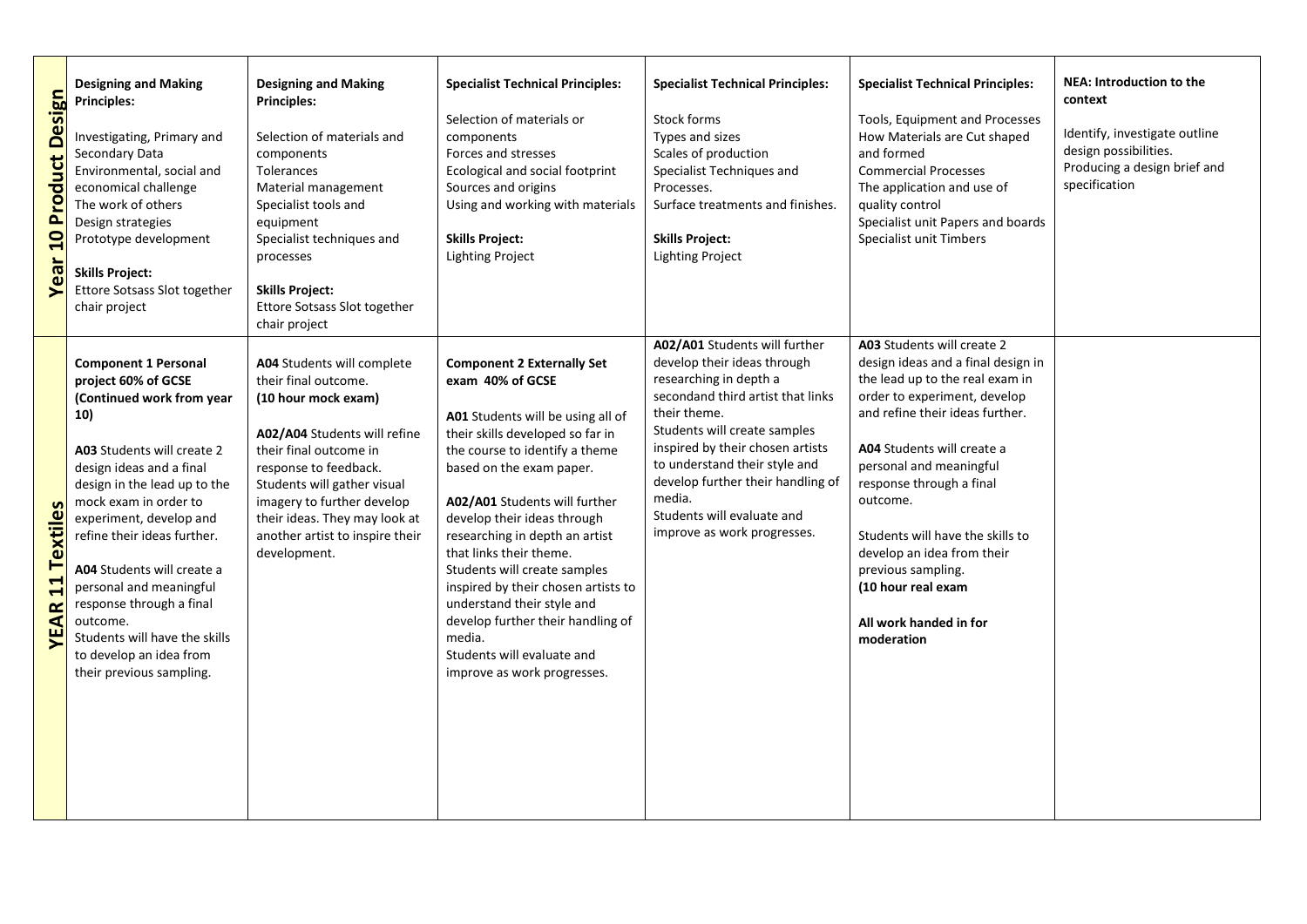|                                   | <b>Real NEA</b>                                                                                                                                                                                                                                                                                                                                                                                                                                                                                                                                                                                                                                                                          | <b>Real NEA</b>                                                                                                                                                                                                                                                                                                                                                                                                                                                                                                                                                                                                                                                   | <b>Real NEA</b>                                                                                                                                                                                                                                                                                                                                | <b>Real NEA</b>                                                                                                                                                                                                                                                                                                                                | <b>Revision</b>                                                                                                                                                                                                                                                                                                                                | <b>Revision</b>                                                                                                                                                                                                                                                                                                                                                  |
|-----------------------------------|------------------------------------------------------------------------------------------------------------------------------------------------------------------------------------------------------------------------------------------------------------------------------------------------------------------------------------------------------------------------------------------------------------------------------------------------------------------------------------------------------------------------------------------------------------------------------------------------------------------------------------------------------------------------------------------|-------------------------------------------------------------------------------------------------------------------------------------------------------------------------------------------------------------------------------------------------------------------------------------------------------------------------------------------------------------------------------------------------------------------------------------------------------------------------------------------------------------------------------------------------------------------------------------------------------------------------------------------------------------------|------------------------------------------------------------------------------------------------------------------------------------------------------------------------------------------------------------------------------------------------------------------------------------------------------------------------------------------------|------------------------------------------------------------------------------------------------------------------------------------------------------------------------------------------------------------------------------------------------------------------------------------------------------------------------------------------------|------------------------------------------------------------------------------------------------------------------------------------------------------------------------------------------------------------------------------------------------------------------------------------------------------------------------------------------------|------------------------------------------------------------------------------------------------------------------------------------------------------------------------------------------------------------------------------------------------------------------------------------------------------------------------------------------------------------------|
|                                   | Completing NEA with brief<br>set by exam board to meet<br>the assessment criteria                                                                                                                                                                                                                                                                                                                                                                                                                                                                                                                                                                                                        | Completing NEA with brief<br>set by exam board to meet<br>the assessment criteria                                                                                                                                                                                                                                                                                                                                                                                                                                                                                                                                                                                 | Completing NEA with brief set<br>by exam board to meet the<br>assessment criteria                                                                                                                                                                                                                                                              | Completing NEA with brief set<br>by exam board to meet the<br>assessment criteria                                                                                                                                                                                                                                                              | Revision of all theory topics<br>Exam in June                                                                                                                                                                                                                                                                                                  | Revision of all theory topics<br>Exam in June                                                                                                                                                                                                                                                                                                                    |
| <b>YEAR 11 Food</b>               | Focus on high skills and<br>presentation in cooking for<br>the practical exam in March                                                                                                                                                                                                                                                                                                                                                                                                                                                                                                                                                                                                   | Focus on high skills and<br>presentation in cooking for<br>the practical exam in March                                                                                                                                                                                                                                                                                                                                                                                                                                                                                                                                                                            | Focus on high skills and<br>presentation in cooking for the<br>practical exam in March                                                                                                                                                                                                                                                         | Focus on high skills and<br>presentation in cooking for the<br>practical exam in March                                                                                                                                                                                                                                                         |                                                                                                                                                                                                                                                                                                                                                |                                                                                                                                                                                                                                                                                                                                                                  |
|                                   | Ongoing revision of all<br>theory topics with mock<br>exam every half term                                                                                                                                                                                                                                                                                                                                                                                                                                                                                                                                                                                                               | Ongoing revision of all theory<br>topics with mock exam every<br>half term                                                                                                                                                                                                                                                                                                                                                                                                                                                                                                                                                                                        | Ongoing revision of all theory<br>topics with mock exam every half<br>term                                                                                                                                                                                                                                                                     | Ongoing revision of all theory<br>topics with mock exam every<br>half term                                                                                                                                                                                                                                                                     |                                                                                                                                                                                                                                                                                                                                                |                                                                                                                                                                                                                                                                                                                                                                  |
|                                   | Unit 2 coursework<br>assignment brief<br>completing write up for x5                                                                                                                                                                                                                                                                                                                                                                                                                                                                                                                                                                                                                      | <b>Unit 2 coursework</b><br>assignment brief completing<br>write up for x5 practical tasks                                                                                                                                                                                                                                                                                                                                                                                                                                                                                                                                                                        | Unit 3: Developing knowledge of<br>job roles: activities;<br>responsibilities; outputs                                                                                                                                                                                                                                                         | Unit 3: Developing knowledge<br>of job roles: activities;<br>responsibilities; outputs                                                                                                                                                                                                                                                         | Unit 3: Developing knowledge<br>of job roles: activities;<br>responsibilities; outputs                                                                                                                                                                                                                                                         | Unit 3: Developing knowledge<br>of job roles: activities;<br>responsibilities; outputs                                                                                                                                                                                                                                                                           |
| Construction<br>11<br><b>Year</b> | practical tasks<br>Reading diagrams and<br>symbols<br>Planning for construction<br>tasks<br>Identifying and calculating<br>resources<br>Setting success criteria<br>Preparing for construction<br>tasks<br>Applying techniques to<br>complete construction tasks<br>Unit 3<br>Developing knowledge of<br>job roles: activities;<br>responsibilities; outputs<br><b>Understand how built</b><br>environment development<br>projects are realised:<br>processes; calculations,<br>assess potential effect of<br>factors on project success;<br>Interpret sources of<br>information<br>Be able to plan projects:<br>Sequence; timing; project<br>planning tools; Set project<br>tolerances, | Reading diagrams and<br>symbols<br>Planning for construction<br>tasks<br>Identifying and calculating<br>resources<br>Setting success criteria<br>Preparing for construction<br>tasks<br>Applying techniques to<br>complete construction tasks<br>Unit 3<br>Developing knowledge of job<br>roles: activities;<br>responsibilities; outputs<br><b>Understand how built</b><br>environment development<br>projects are realised:<br>processes; calculations, assess<br>potential effect of factors on<br>project success; Interpret<br>sources of information<br>Be able to plan projects:<br>Sequence; timing; project<br>planning tools; Set project<br>tolerances | <b>Understand how built</b><br>environment development<br>projects are realised: processes;<br>calculations, assess potential<br>effect of factors on project<br>success; Interpret sources of<br>information<br>Be able to plan projects:<br>Sequence; timing; project<br>planning tools; Set project<br>tolerances<br>Revision and exam prep | <b>Understand how built</b><br>environment development<br>projects are realised: processes;<br>calculations, assess potential<br>effect of factors on project<br>success; Interpret sources of<br>information<br>Be able to plan projects:<br>Sequence; timing; project<br>planning tools; Set project<br>tolerances<br>Revision and exam prep | <b>Understand how built</b><br>environment development<br>projects are realised: processes;<br>calculations, assess potential<br>effect of factors on project<br>success; Interpret sources of<br>information<br>Be able to plan projects:<br>Sequence; timing; project<br>planning tools; Set project<br>tolerances<br>Revision and exam prep | <b>Understand how built</b><br>environment development<br>projects are realised: processes;<br>calculations, assess potential<br>effect of factors on project<br>success; Interpret sources of<br>information<br>Be able to plan projects:<br>Sequence; timing; project<br>planning tools; Set project<br>tolerances<br>Revision and exam prep - exam<br>in June |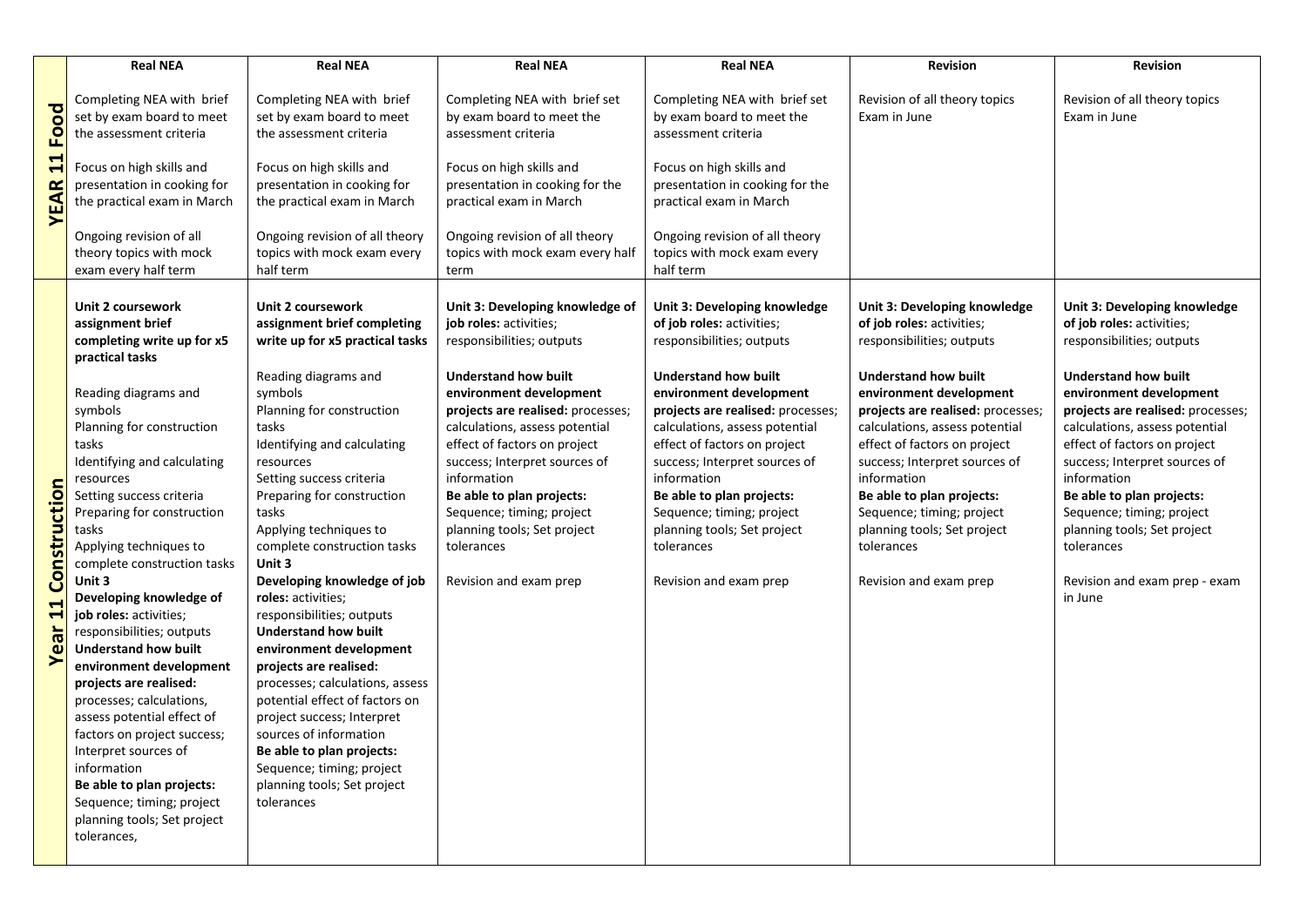| <b>Design</b><br>Product<br>$\mathbf{1}$<br>Year | Non-exam assessment<br>(NEA) focussing on<br><b>Designing and Making</b><br>principles:<br>Ildentify, investigate &<br>outline design possibilities<br>Communication of design<br>ideas<br><b>Application of the</b><br>following:<br>Producing a design brief and<br>specification<br>Generating design ideas<br>Continuation of core<br>knowledge and specialists<br>technical principles:<br>Exam Revision. | Non- exam assessment (NEA)<br>focussing on Designing and<br><b>Making principles:</b><br>Application of the following:<br>Developing design ideas<br>Realising design ideas<br>Prototype development<br><b>Continuation of core</b><br>knowledge and specialists<br>technical principles:<br>Exam Revision. | Non- exam assessment (NEA)<br>focussing on Designing and<br><b>Making principles:</b><br>Application of the following:<br>Design & make prototypes that<br>are fit for purpose Realising<br>design ideas<br>Continuation of core knowledge<br>and specialists technical<br>principles:<br>Exam Revision. | Non- exam assessment (NEA)<br>focussing on Designing and<br><b>Making principles:</b><br>Application of the following:<br>Analyse & evaluate<br>Analysing & evaluating<br><b>Continuation of core</b><br>knowledge and specialists<br>technical principles:<br>Exam Revision. | <b>Continuation of core</b><br>knowledge and specialists<br>technical principles:<br>Exam Revision.<br><b>Continuation of core</b><br>knowledge and specialists<br>technical principles:<br>Exam Revision.<br>All work handed in for<br>moderation |  |
|--------------------------------------------------|----------------------------------------------------------------------------------------------------------------------------------------------------------------------------------------------------------------------------------------------------------------------------------------------------------------------------------------------------------------------------------------------------------------|-------------------------------------------------------------------------------------------------------------------------------------------------------------------------------------------------------------------------------------------------------------------------------------------------------------|----------------------------------------------------------------------------------------------------------------------------------------------------------------------------------------------------------------------------------------------------------------------------------------------------------|-------------------------------------------------------------------------------------------------------------------------------------------------------------------------------------------------------------------------------------------------------------------------------|----------------------------------------------------------------------------------------------------------------------------------------------------------------------------------------------------------------------------------------------------|--|
|--------------------------------------------------|----------------------------------------------------------------------------------------------------------------------------------------------------------------------------------------------------------------------------------------------------------------------------------------------------------------------------------------------------------------------------------------------------------------|-------------------------------------------------------------------------------------------------------------------------------------------------------------------------------------------------------------------------------------------------------------------------------------------------------------|----------------------------------------------------------------------------------------------------------------------------------------------------------------------------------------------------------------------------------------------------------------------------------------------------------|-------------------------------------------------------------------------------------------------------------------------------------------------------------------------------------------------------------------------------------------------------------------------------|----------------------------------------------------------------------------------------------------------------------------------------------------------------------------------------------------------------------------------------------------|--|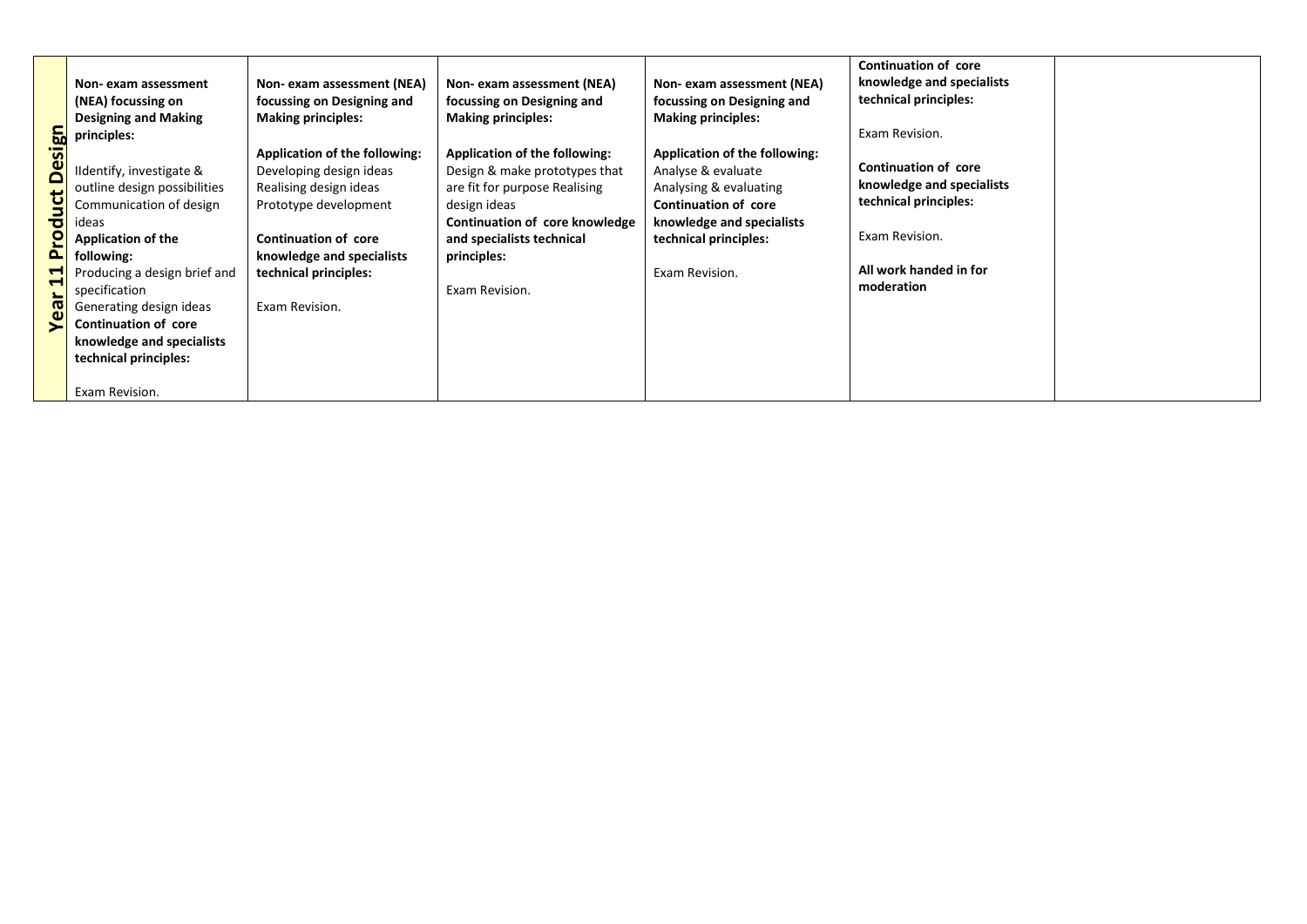| <b>Textile</b><br>$\mathbf{z}$<br>œ<br>⋖<br>۴ | Component 1 60%<br>A01 Students will be given a<br>starting point and will<br>respond to it through mind<br>mapping ideas and creating<br>mood boards. Students will<br>gather visual imagery to<br>further develop their ideas.<br>A02/A03 Students will<br>explore their theme through<br>line drawing/mark making<br>and other various media.<br>A02/A01 Students will<br>further develop their ideas<br>through researching in<br>depth a range of artists that<br>link to their theme.<br>Students will create samples<br>inspired by their chosen<br>artists to understand their<br>style and develop further<br>their handling of media.<br>Students will evaluate and<br>improve as work progresses. | A02/A01 Students will further<br>develop their ideas through<br>researching in depth a range<br>of artists that link to their<br>theme.<br>Students will create samples<br>inspired by their chosen<br>artists to understand their<br>style and develop further<br>their handling of media.<br>Students will evaluate and<br>improve as work progresses.<br>A03 Students will create 2<br>design ideas and a final<br>design in the lead up to the<br>mock exam in order to<br>experiment, develop and<br>refine their ideas further.<br>A04 Students will create a<br>personal and meaningful<br>response through a final<br>outcome.<br>Students will have the skills to<br>develop an idea from their<br>previous sampling.<br>(10<br>hour mock exam) | A02/A04 Students will refine<br>their final outcome in response<br>to feedback. Students will gather<br>visual imagery to further develop<br>their ideas. They may look at<br>another artist to inspire their<br>development.<br><b>Component 2 Externally Set</b><br>exam 40% of AS level<br>A01 Students will be using all of<br>their skills developed so far in<br>the course to identify a theme<br>based on the exam paper.<br>Students respond to their new<br>theme through mind mapping<br>ideas and creating mood boards.<br>They will research artists<br>showing how the work of others<br>linked to their ideas and theme.<br>Students will gather visual<br>imagery to further develop their<br>ideas.<br>A02/A01 Students will further<br>develop their ideas through<br>researching in depth a range of<br>artists that link to their theme.<br>Students will create samples<br>inspired by their chosen artists to<br>understand their style and<br>develop further their handling of<br>media.<br>Students will evaluate and<br>improve as work progresses. | A02/A01 Students will further<br>develop their ideas through<br>researching in depth a range of<br>artists that link to their theme.<br>Students will create samples<br>inspired by their chosen artists<br>to understand their style and<br>develop further their handling of<br>media.<br>Students will evaluate and<br>improve as work progresses.<br>A03 Students will create 2<br>design ideas and a final design<br>in the lead up to the mock exam<br>in order to experiment, develop<br>and refine their ideas further. | A04 Students will create a<br>personal and meaningful<br>response through a final<br>outcome.<br>Students will have the skills to<br>develop an idea from their<br>previous sampling.<br>Component 1 60% (A level)<br>A01 Students will choose a<br>starting point of their choice and<br>will respond to it through mind<br>mapping ideas and creating<br>mood boards. Students will<br>gather visual imagery to further<br>develop their ideas.<br>A03 Students will write an essay<br>showing their analytical skills<br>through an extended piece of<br>writing. (1000-3000 word count).<br>The essay is based on their<br>theme. | A03 Students will write an essay<br>showing their analytical skills<br>through an extended piece of<br>writing. (1000-3000 word count).<br>The essay is based on their<br>theme. |
|-----------------------------------------------|--------------------------------------------------------------------------------------------------------------------------------------------------------------------------------------------------------------------------------------------------------------------------------------------------------------------------------------------------------------------------------------------------------------------------------------------------------------------------------------------------------------------------------------------------------------------------------------------------------------------------------------------------------------------------------------------------------------|----------------------------------------------------------------------------------------------------------------------------------------------------------------------------------------------------------------------------------------------------------------------------------------------------------------------------------------------------------------------------------------------------------------------------------------------------------------------------------------------------------------------------------------------------------------------------------------------------------------------------------------------------------------------------------------------------------------------------------------------------------|-------------------------------------------------------------------------------------------------------------------------------------------------------------------------------------------------------------------------------------------------------------------------------------------------------------------------------------------------------------------------------------------------------------------------------------------------------------------------------------------------------------------------------------------------------------------------------------------------------------------------------------------------------------------------------------------------------------------------------------------------------------------------------------------------------------------------------------------------------------------------------------------------------------------------------------------------------------------------------------------------------------------------------------------------------------------------------|---------------------------------------------------------------------------------------------------------------------------------------------------------------------------------------------------------------------------------------------------------------------------------------------------------------------------------------------------------------------------------------------------------------------------------------------------------------------------------------------------------------------------------|---------------------------------------------------------------------------------------------------------------------------------------------------------------------------------------------------------------------------------------------------------------------------------------------------------------------------------------------------------------------------------------------------------------------------------------------------------------------------------------------------------------------------------------------------------------------------------------------------------------------------------------|----------------------------------------------------------------------------------------------------------------------------------------------------------------------------------|